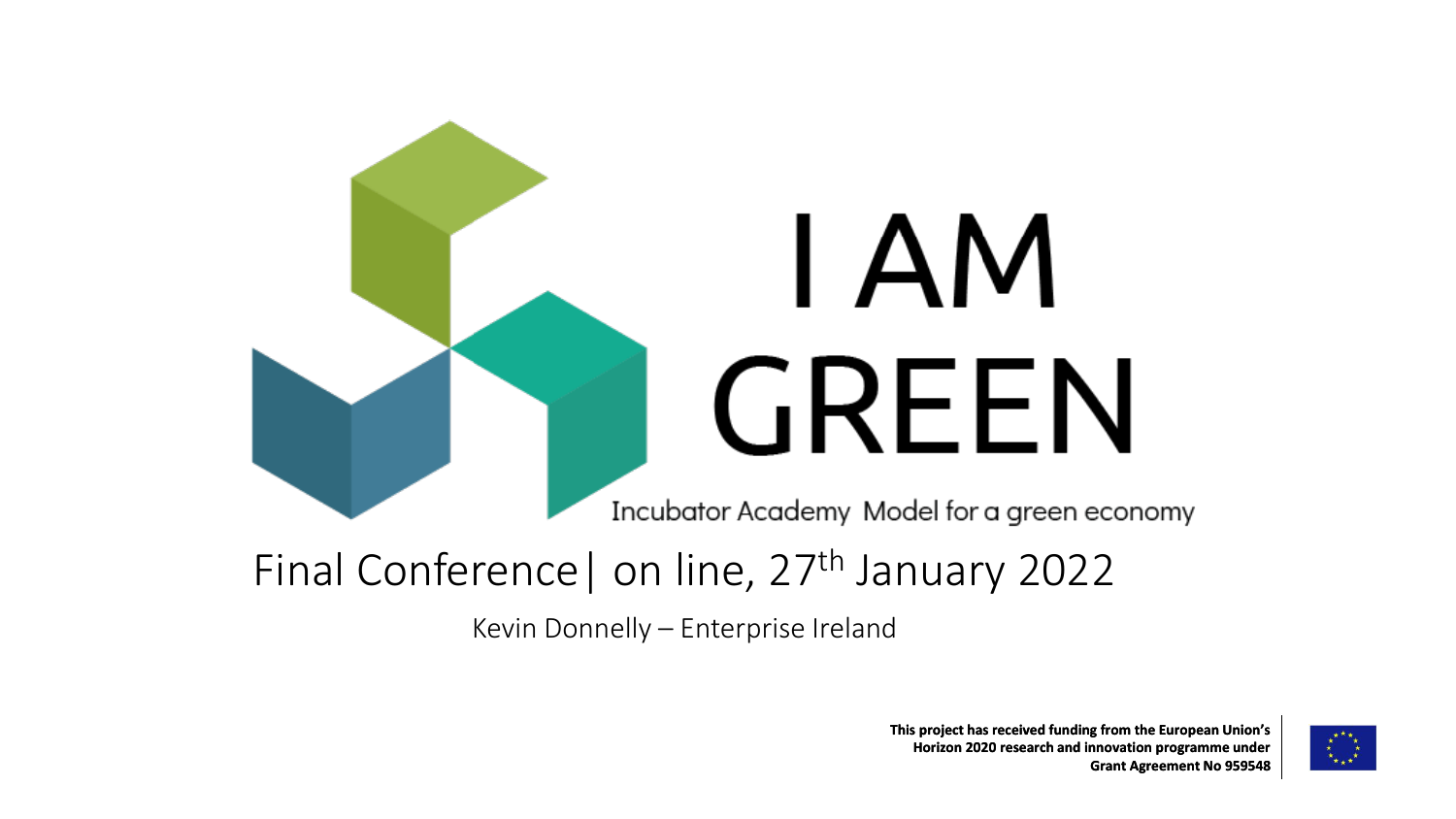Lessons Learned Twinning Meeting #2 Chapter 3 Training needs Chapter 4 I AM GREEN incubator Academy Model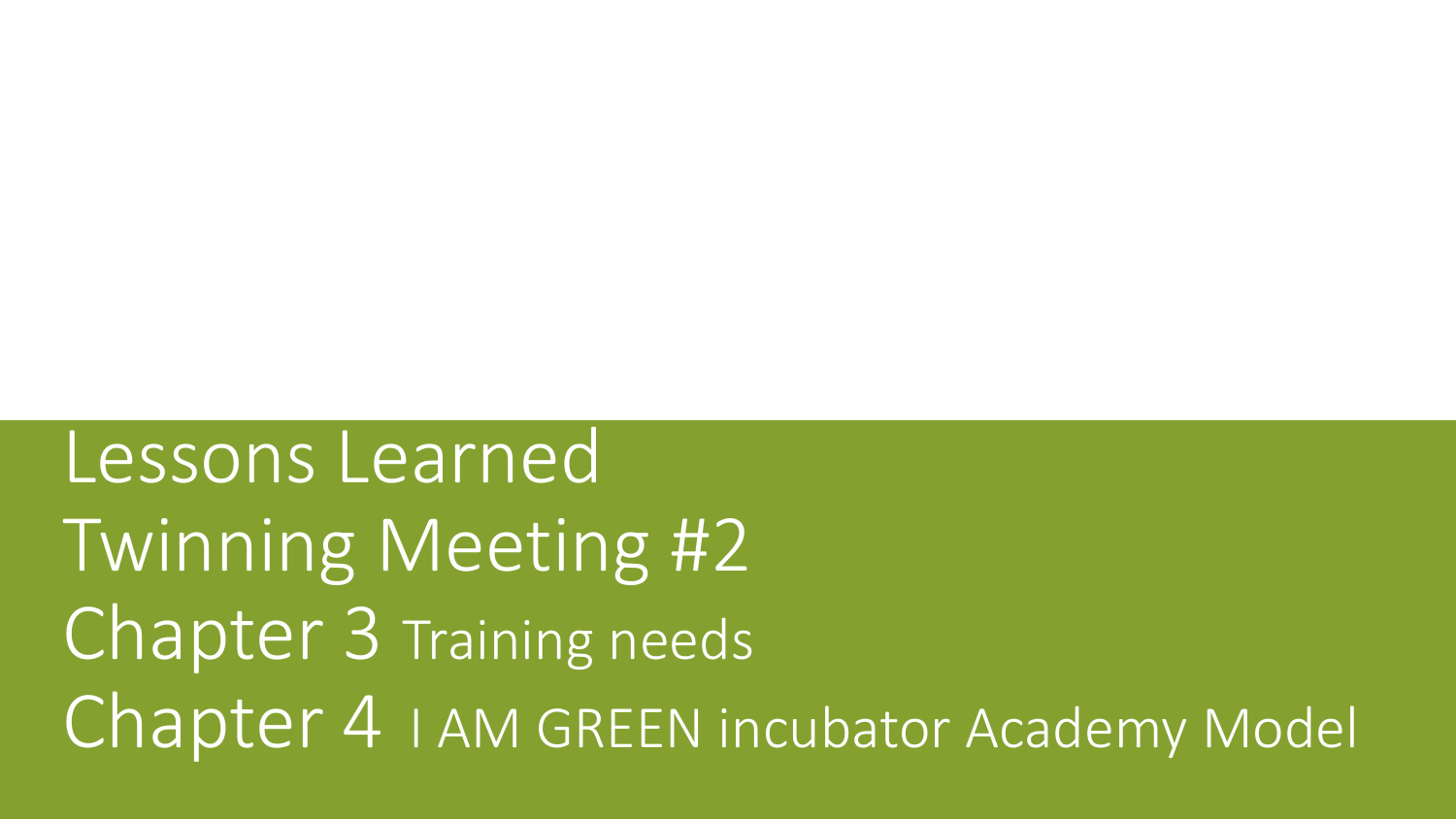# **Enterprise Ireland's Focus**

![](_page_2_Picture_1.jpeg)

17,000 startups registered in Ireland Nov 2018 - Oct 2019\*

## Start-up unit engages with 1300 companies **(10%)**

produce 143 investable High Potential Start Ups in 2019 **10% of 10% = 1%**

https://www.siliconrepublic.com/start-ups/how-many-startups-ireland-2019-brexit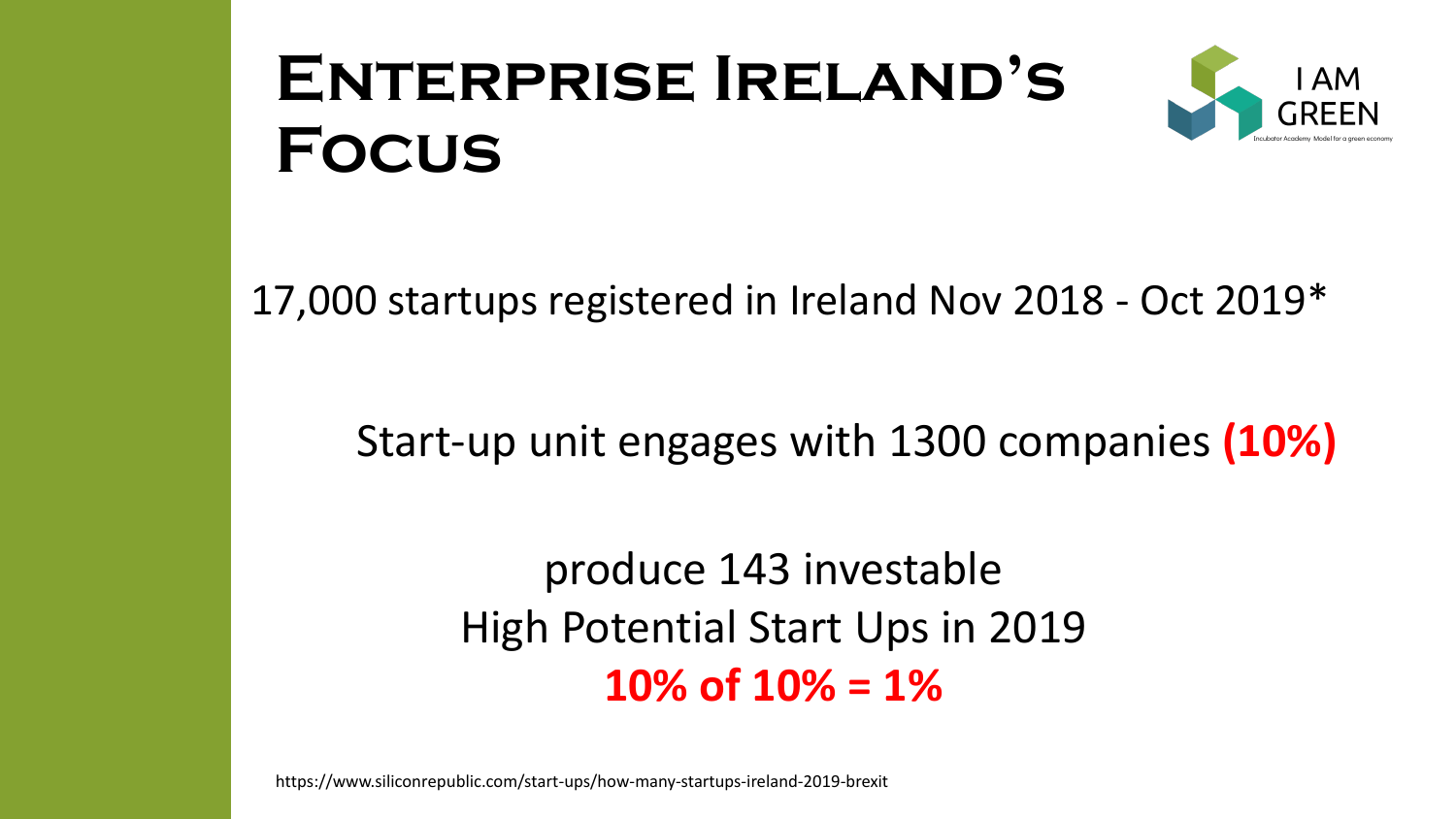### **Start-ups = Entrepreneurs**

![](_page_3_Picture_1.jpeg)

- Only teenagers know everything
- others need...

![](_page_3_Picture_4.jpeg)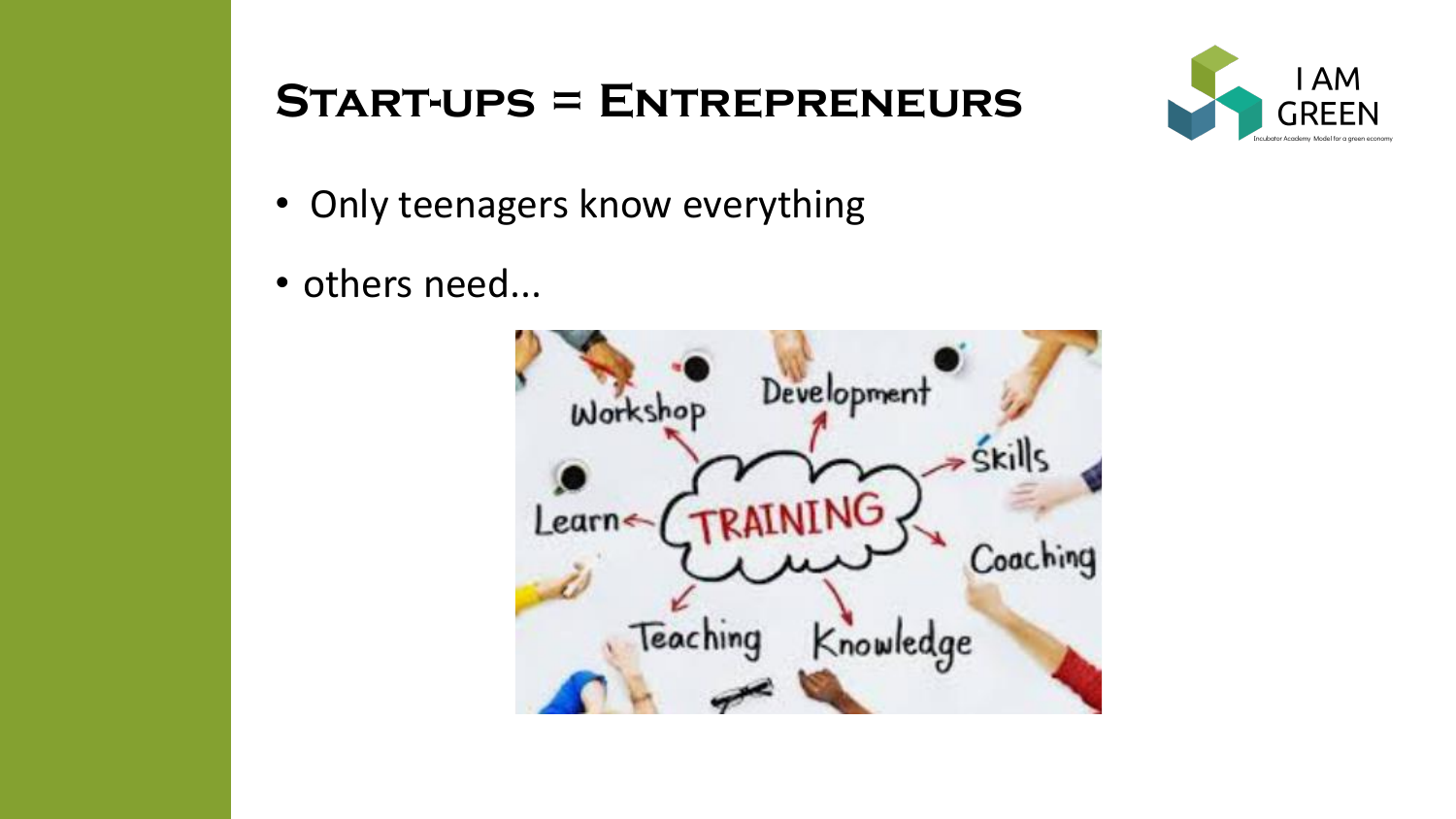# **OF COURSE, ONLY WHEN APPROPRIATE!**

#### **MENTORING**

#### **NETWORKING**

#### **FUNDING**

![](_page_4_Figure_4.jpeg)

**ENCOURAGEMENT** 

#### **FINANCIAL TRAINING**

**LEGAL**

**SUPPORT**

#### **COFFEE**

**Entrepreneurs need help**

![](_page_4_Picture_7.jpeg)

**EDUCATION**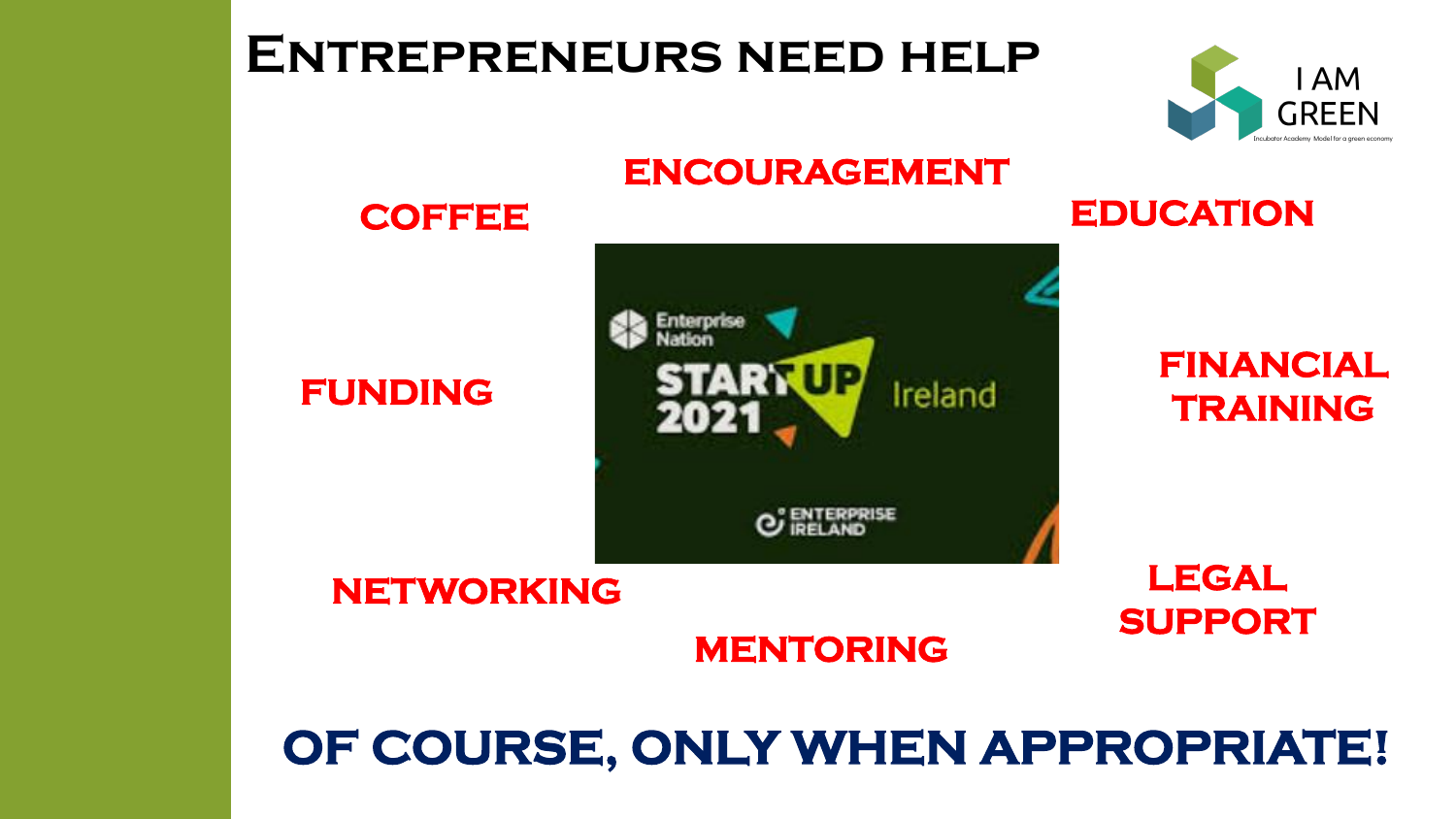# **Where do we start?**

![](_page_5_Picture_1.jpeg)

![](_page_5_Figure_2.jpeg)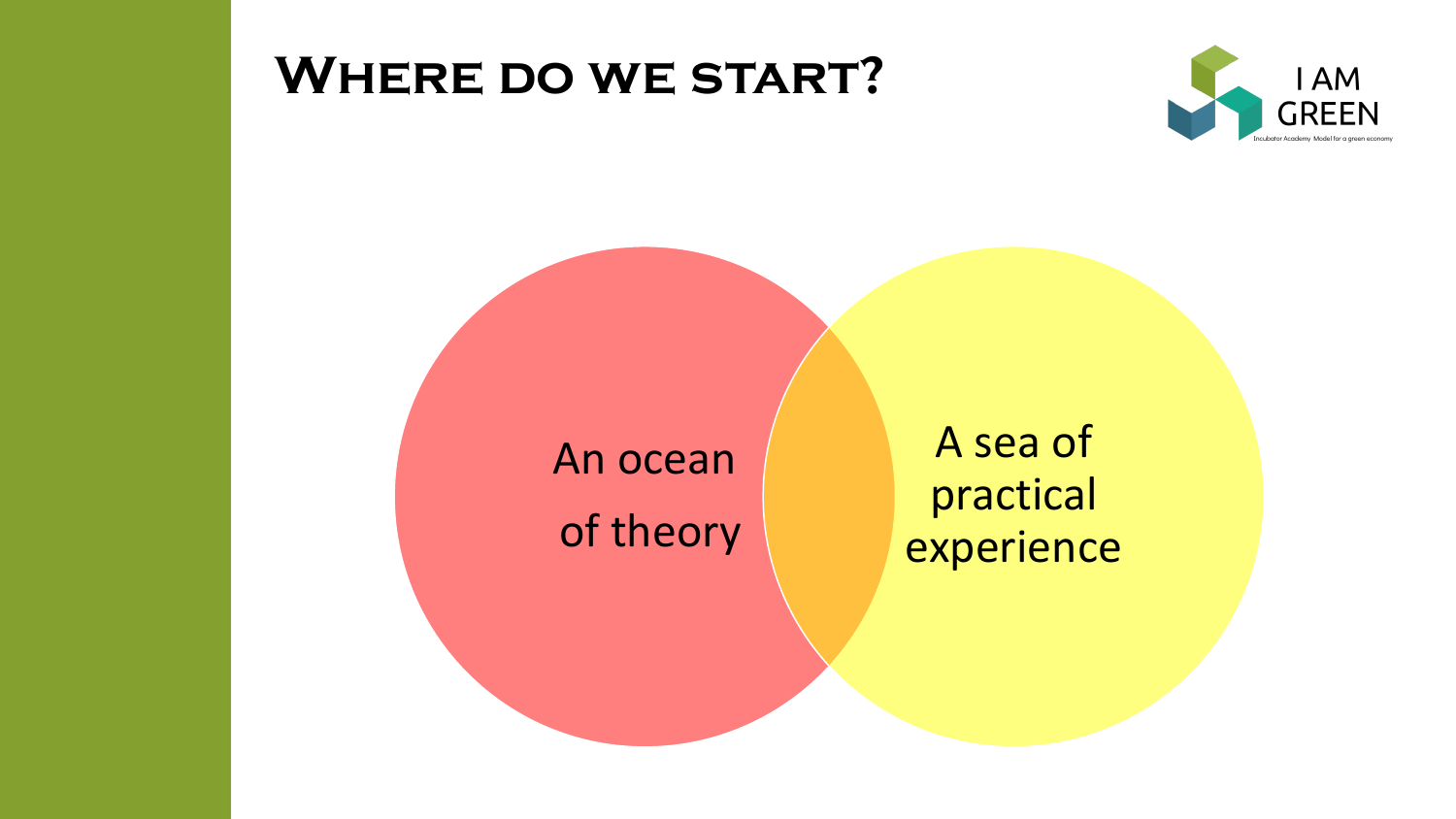![](_page_6_Picture_0.jpeg)

#### **Characteristics**

![](_page_6_Picture_2.jpeg)

**Focus on Education (1 to many)**

**Broadly applicable/generic**

- **Technical and Managerial training**
- **Transversal Skills**
- **Financial Literacy**
- **Social Skills**
- **Emerging Skills (EU objective)**
	- Digital
	- Financial Skills
	- Sustainability Skills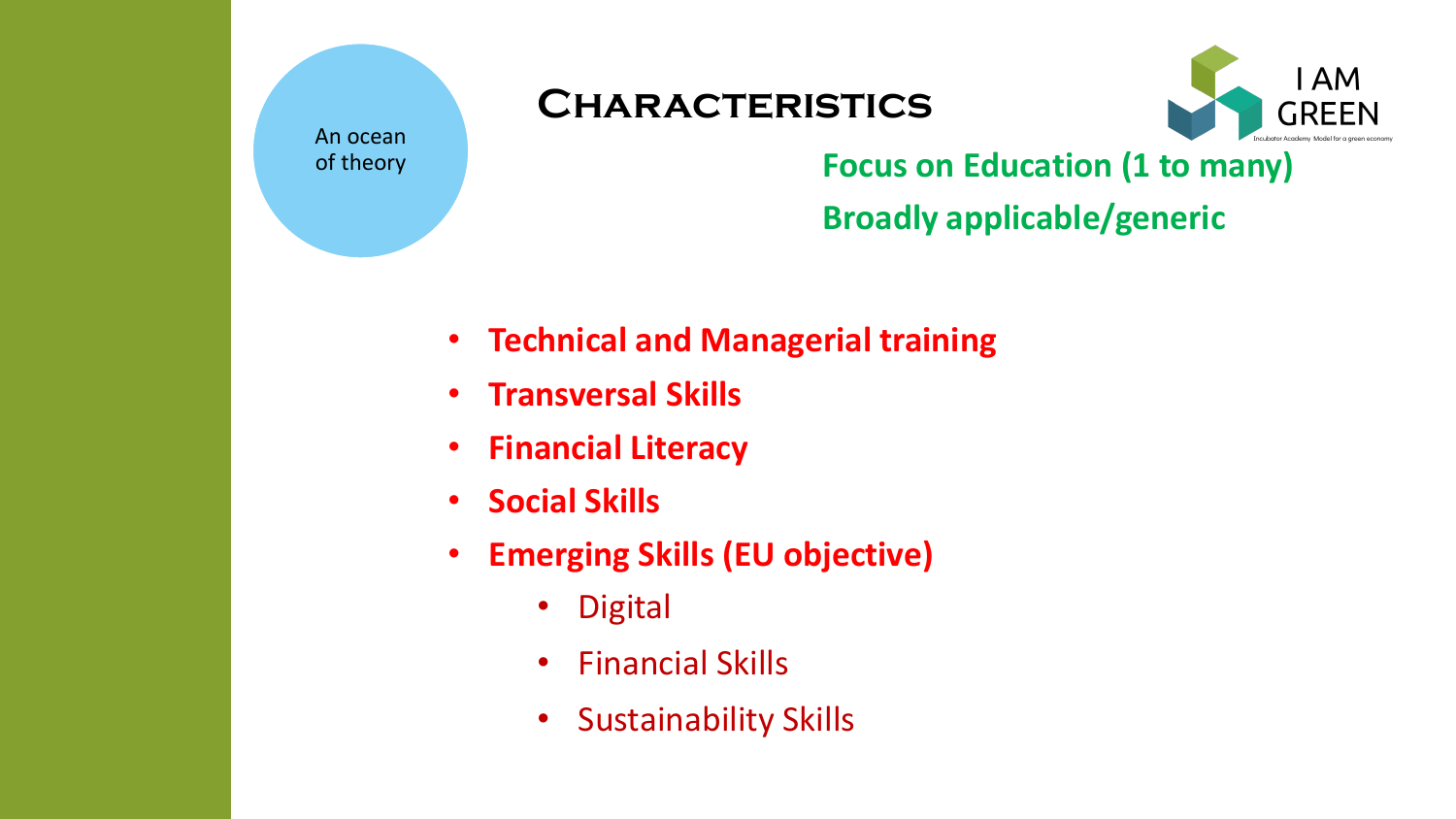![](_page_7_Picture_0.jpeg)

#### **Characteristics**

![](_page_7_Picture_2.jpeg)

**Focus on Mentoring (1 to 1/few) Narrowly or individually applicable/Specific**

#### **Twinning Meeting #2 27th July 2021**

International Entrepreneurship Models Prof. John Breslin (NUI Galway Irl.) Start-up support: prepare for launch Domenico Uva (Startup Geeks It.) Do investors really value green motives? Sarai Kemp (Trendlines Is.) Green aspects of entrepreneur support Cinzia Morisco (STEP It.) INNOSUP projects about Open Innovation Nicola Doppio (HIT It.) Start-ups: who to nurture **Rosemary Ward (South East BIC Irl.)** Start-ups play to your strengths Uriel Perman (KIC Is.) Environmental impact of start-ups: Agnese Metitieri (Impact Forecast It.) Long-term VS short-term vision Eamonn Sayers (GEC Irl.)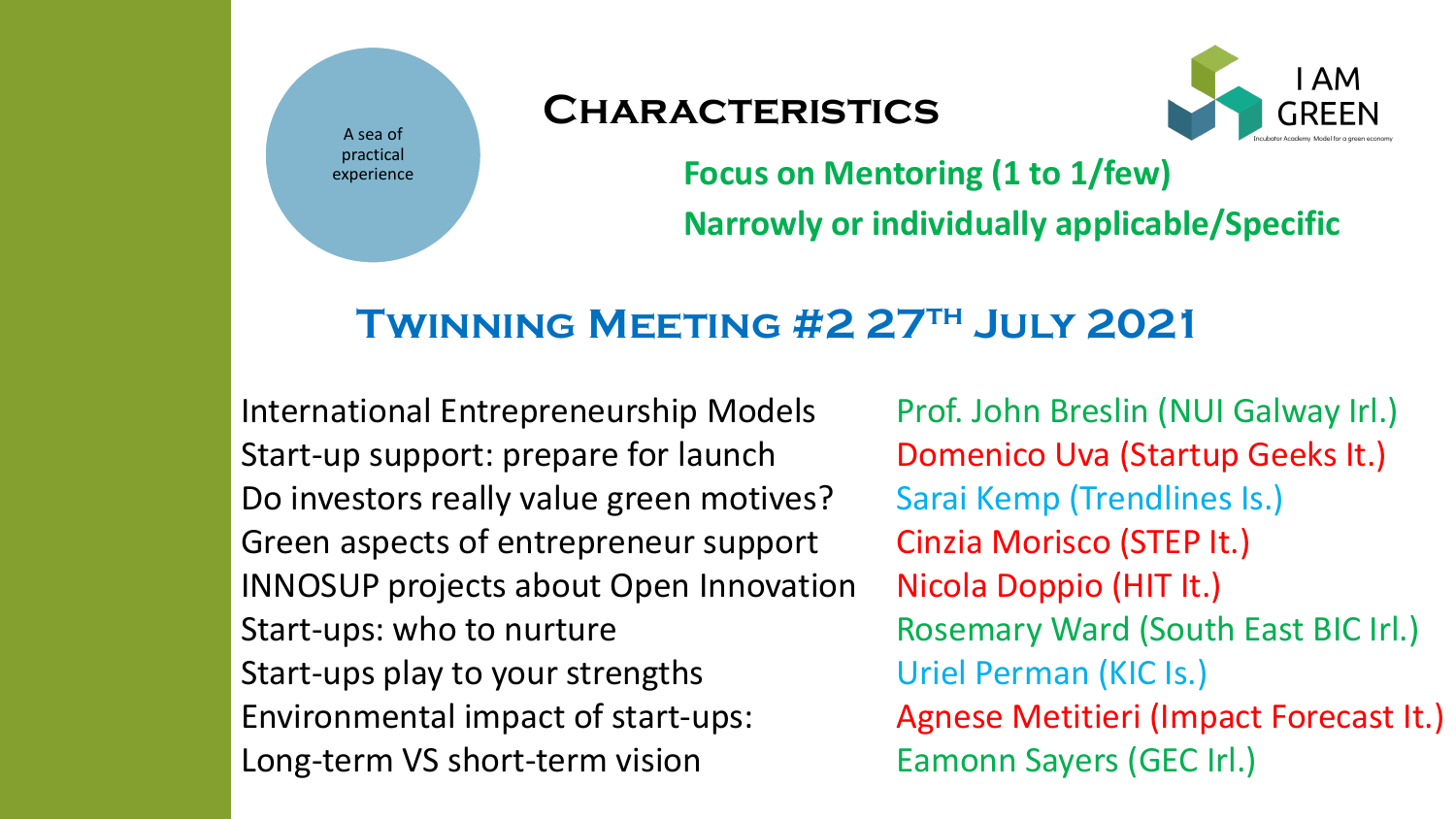#### **I AM GREEN IAM GREEN Incubator Academy Model**

![](_page_8_Picture_1.jpeg)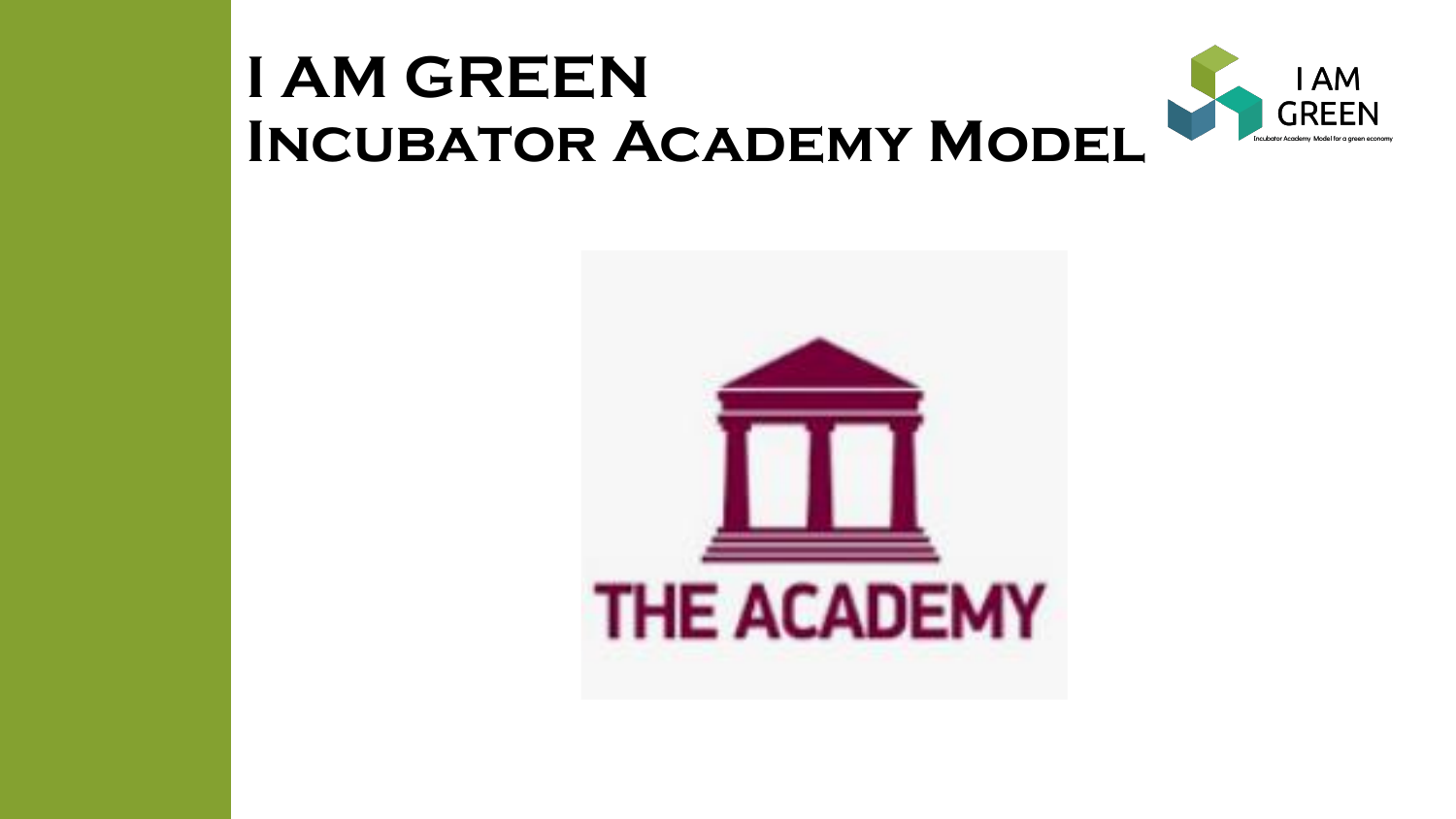# **Where to plant the flag**

![](_page_9_Picture_1.jpeg)

![](_page_9_Figure_2.jpeg)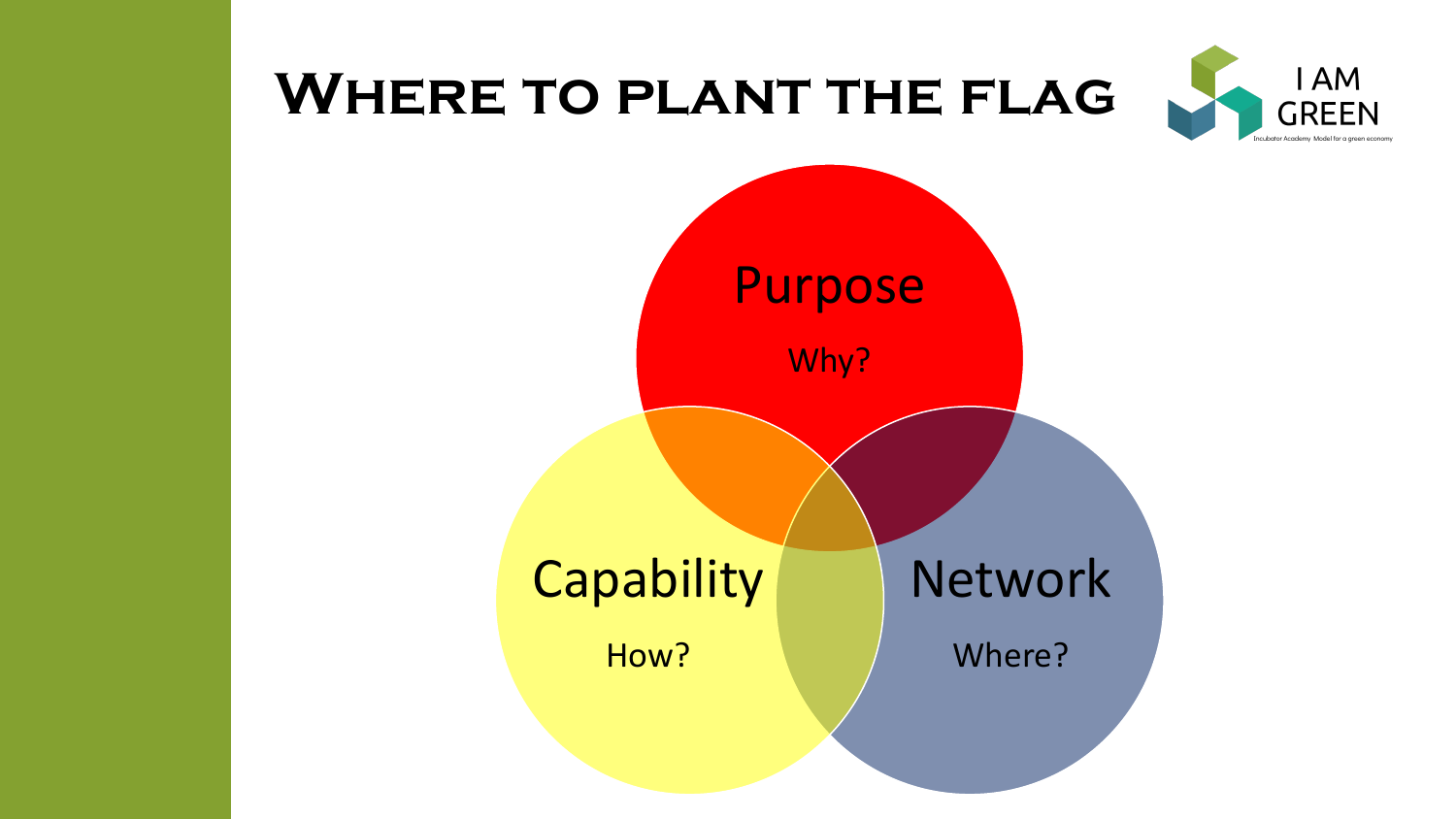![](_page_10_Picture_0.jpeg)

#### **What is the purpose of your start-up support Academy?**

![](_page_10_Picture_2.jpeg)

# **Motivation/Paymaster**

- University/College/teaching
- Government Local/National
- Industry Association
- **Commercial**

## **Developmental Stage**

• Ideation – Funded - Scaling

# **Sustainability**

• Numbers in/Graduation #/% /Longevity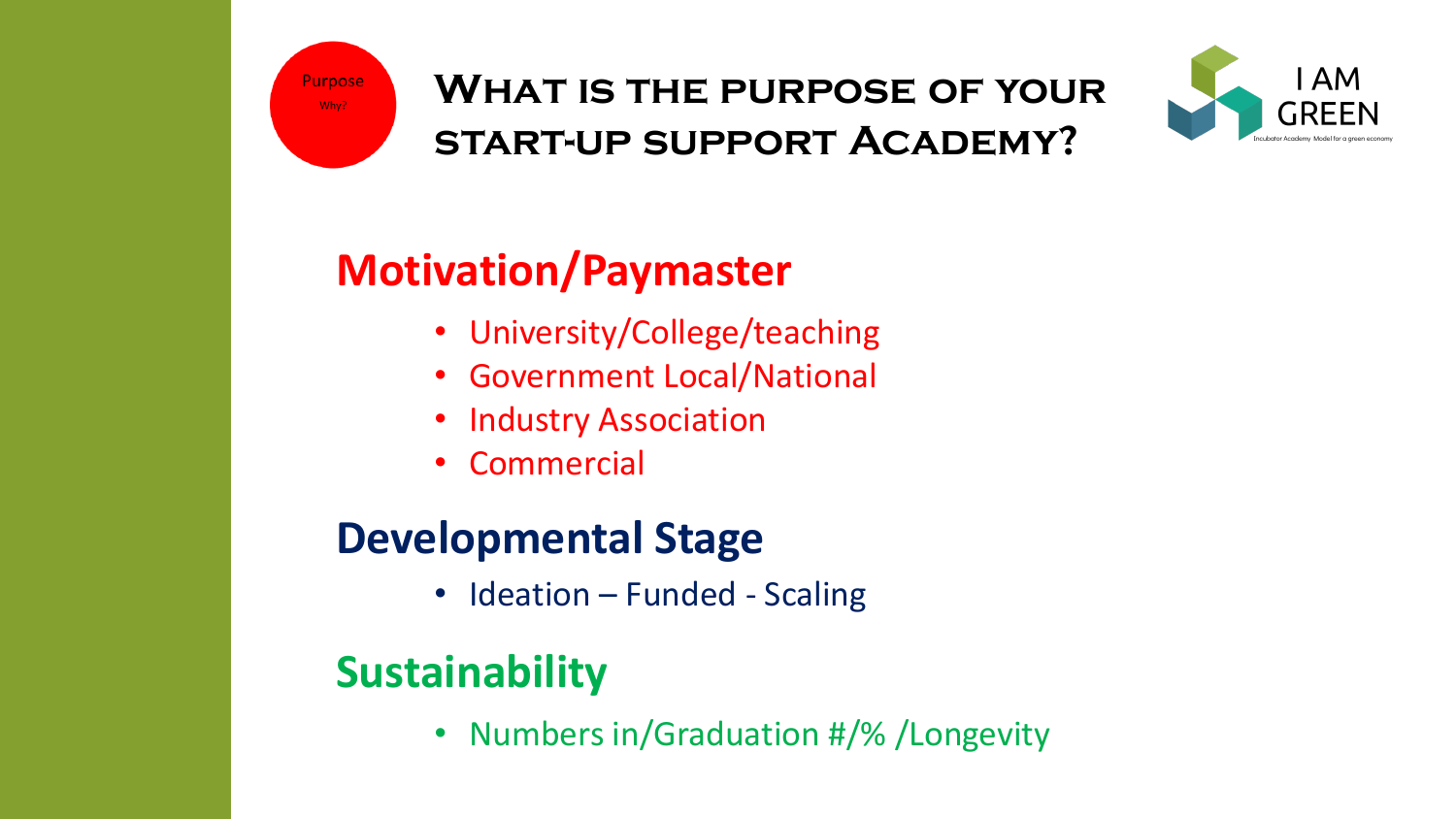![](_page_11_Picture_0.jpeg)

![](_page_11_Picture_2.jpeg)

# **What do you do better than anyone else?**

- Industry sector linkages
- Access to technology
- Star promoters/Track record
- Physical facilities/location
- Access to funding

# **How do you get paid/sustained?**

- What gets measured gets done
- How do you measure success?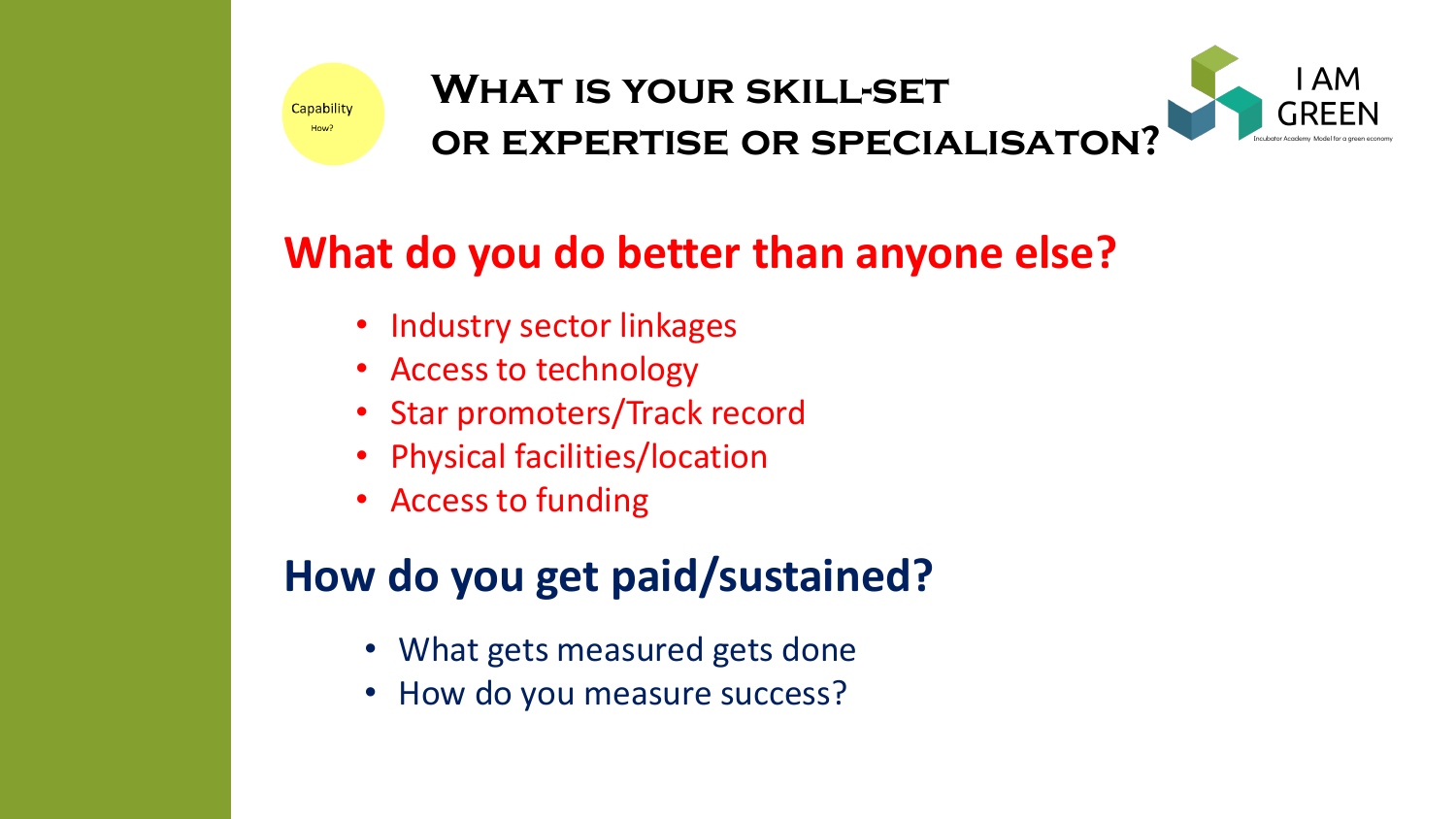![](_page_12_Picture_0.jpeg)

#### **Who are the partners who can boost your mutual impact?**

![](_page_12_Picture_2.jpeg)

# **Where does/will your feedstock come from?**

- Walk-ins/word of mouth
- Other, earlier stage support academies
- Competitive tendering
- Sponsoring agency

## **Where will your graduates go?**

- Further support
- Fame and glory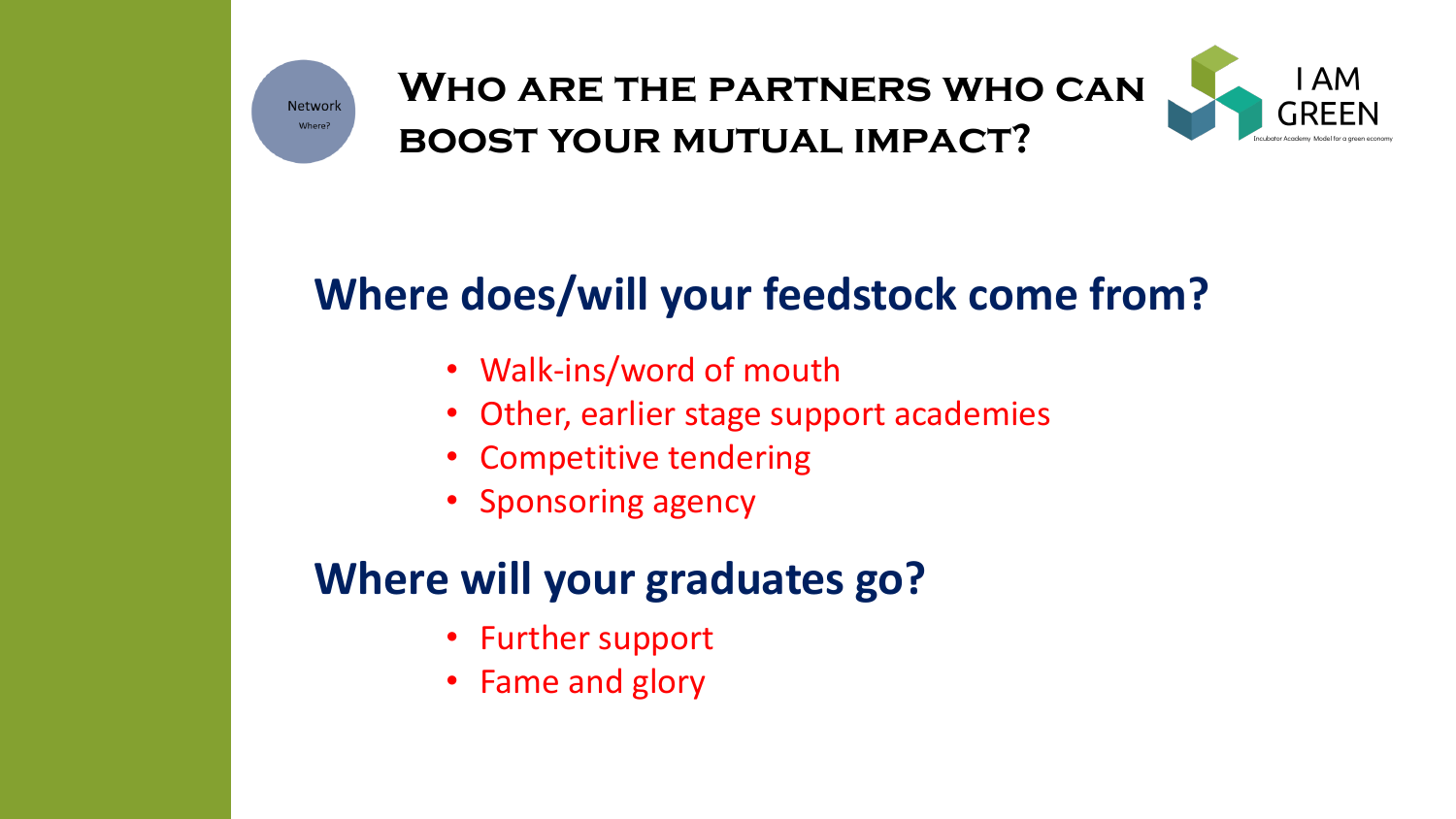![](_page_13_Figure_0.jpeg)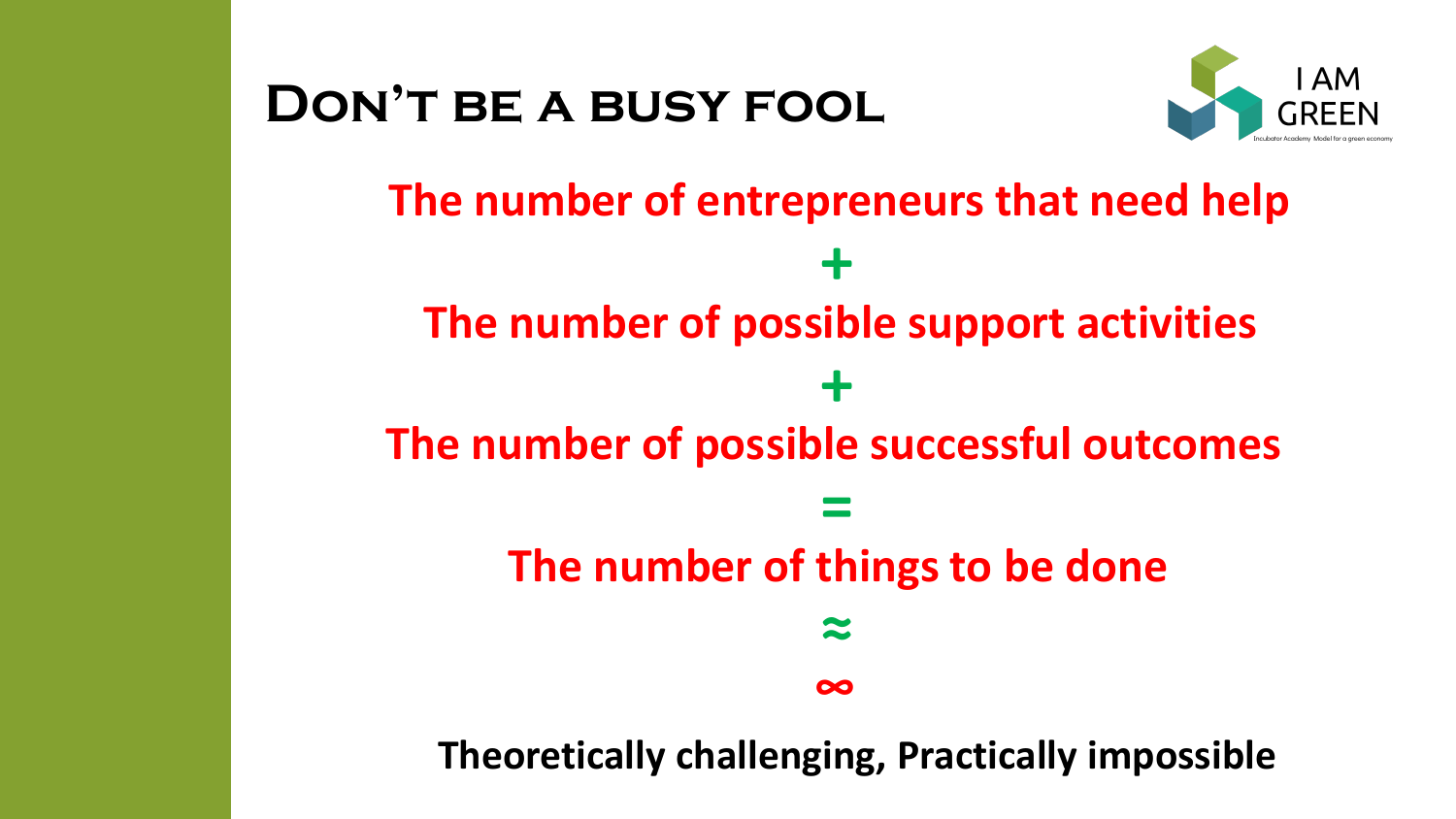# **Your Focus**

![](_page_14_Picture_1.jpeg)

**Identify the centre of the Purpose, Capability, Network Nexus** 

**Identify a compelling value proposition**

**Identify a number of potential clients that is** 

**Big enough to sustain the academy Not so big as to swamp the system** 

**Find a way to recruit good fit vs poor fit clients**

**Be trusting at the start but set suitable progress goals and move on projects that fail to progress**

**As projects progress navigate from the Ocean of Theory to the Sea of Practical Experience**

![](_page_14_Picture_9.jpeg)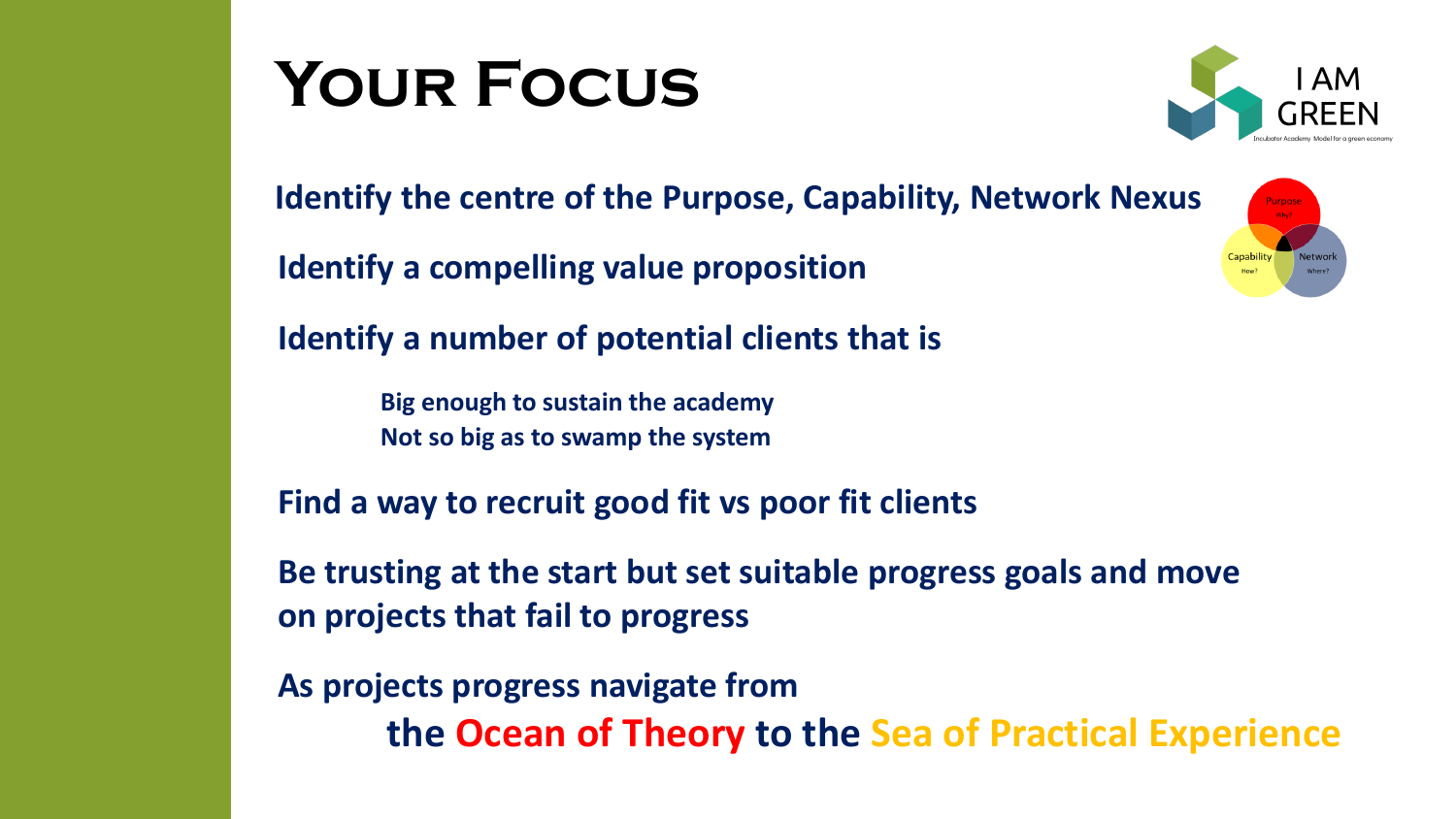![](_page_15_Picture_0.jpeg)

# Plain Sailing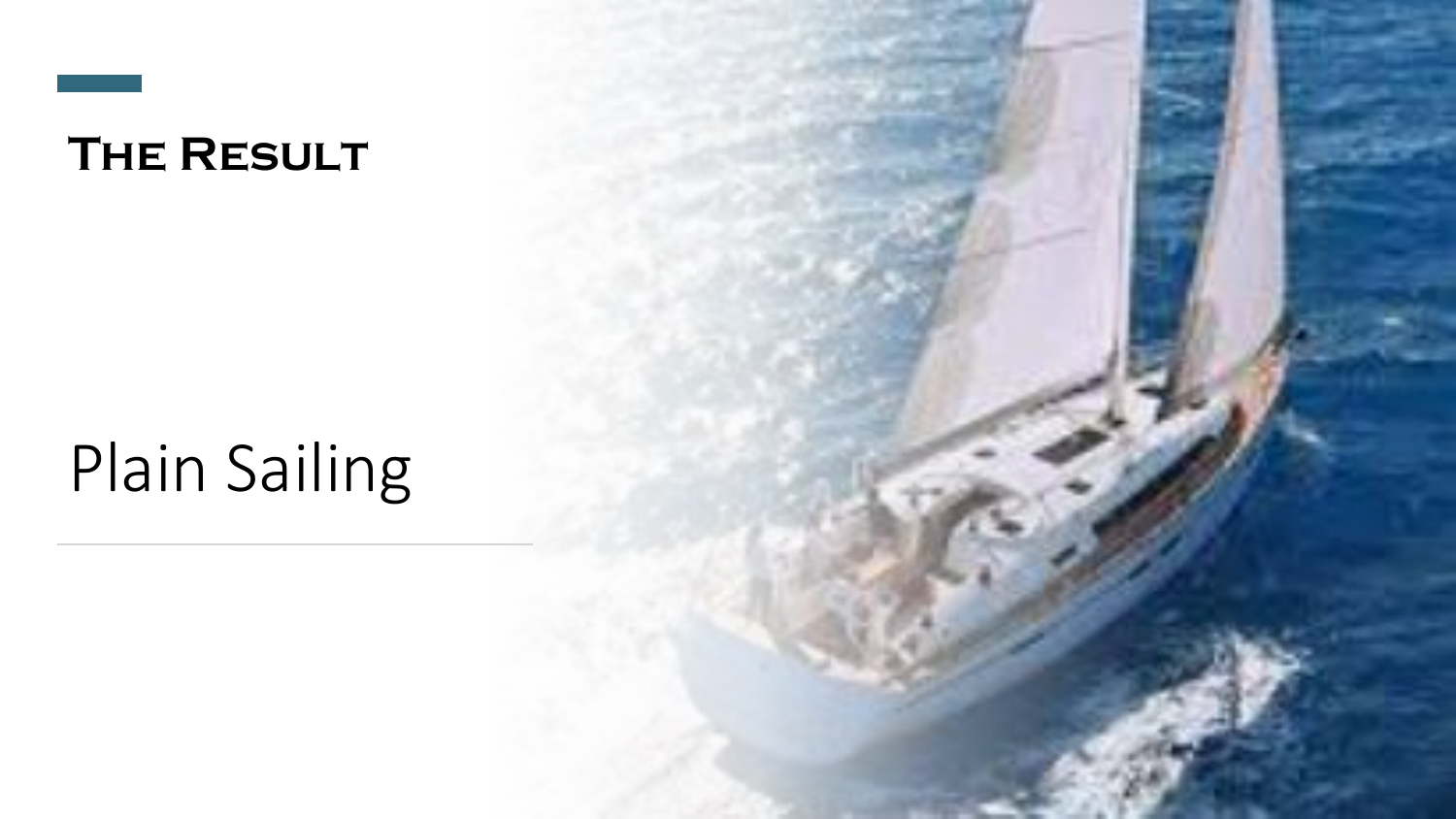![](_page_16_Picture_0.jpeg)

[kevin.donnelly@enterprise-Ireland.com](mailto:kevin.donnelly@enterprise-Ireland.com)

![](_page_16_Picture_1.jpeg)

#### [keith.brock@enterprise-Ireland.com](mailto:keith.brock@enterprise-Ireland.com)

**This project has received funding from the European Union's Horizon 2020 research and innovation programme under Grant Agreement No 959548**

![](_page_16_Picture_5.jpeg)